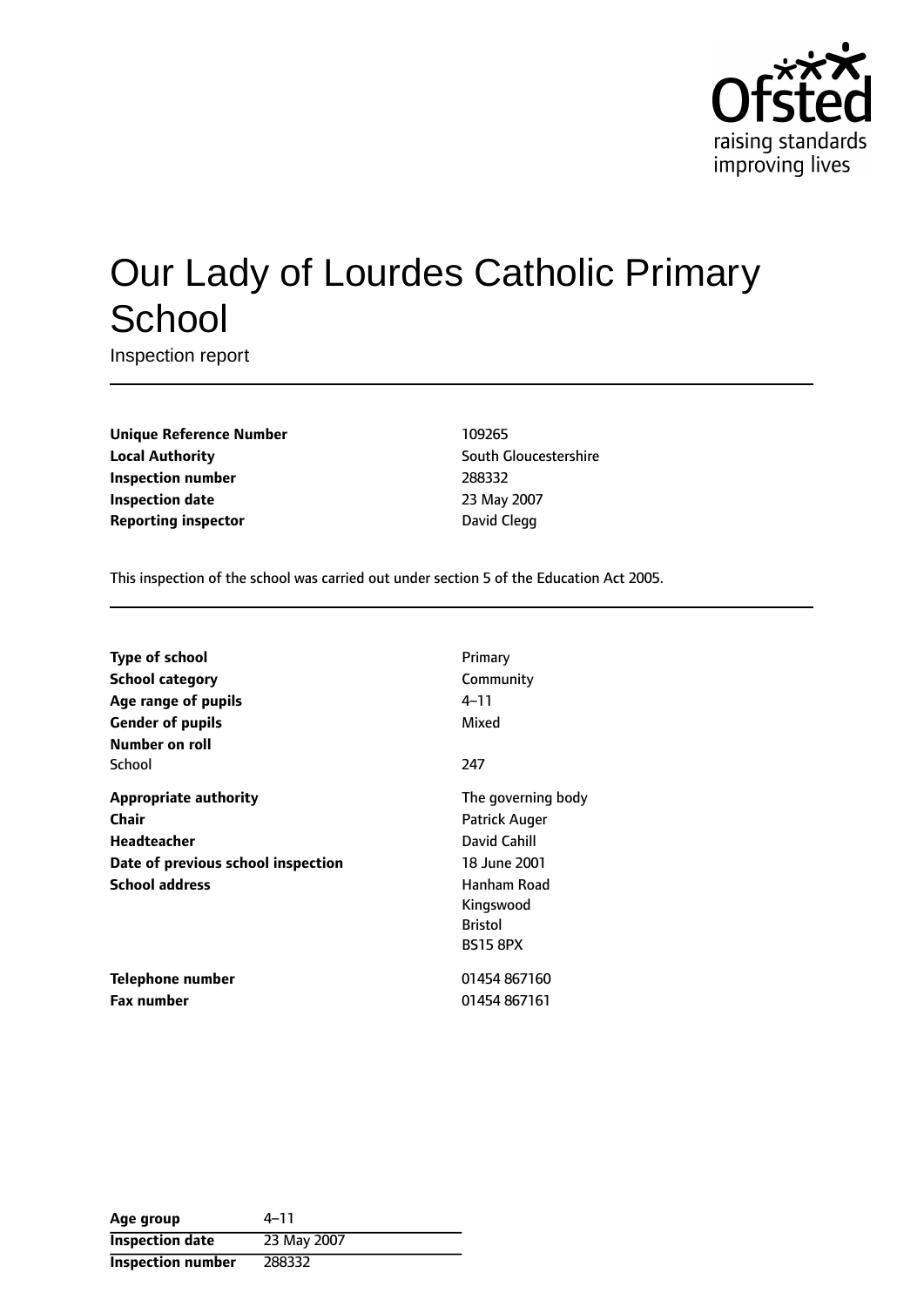.

© Crown copyright 2007

#### Website: www.ofsted.gov.uk

This document may be reproduced in whole or in part for non-commercial educational purposes, provided that the information quoted is reproduced without adaptation and the source and date of publication are stated.

Further copies of this report are obtainable from the school. Under the Education Act 2005, the school must provide a copy of this report free of charge to certain categories of people. A charge not exceeding the full cost of reproduction may be made for any other copies supplied.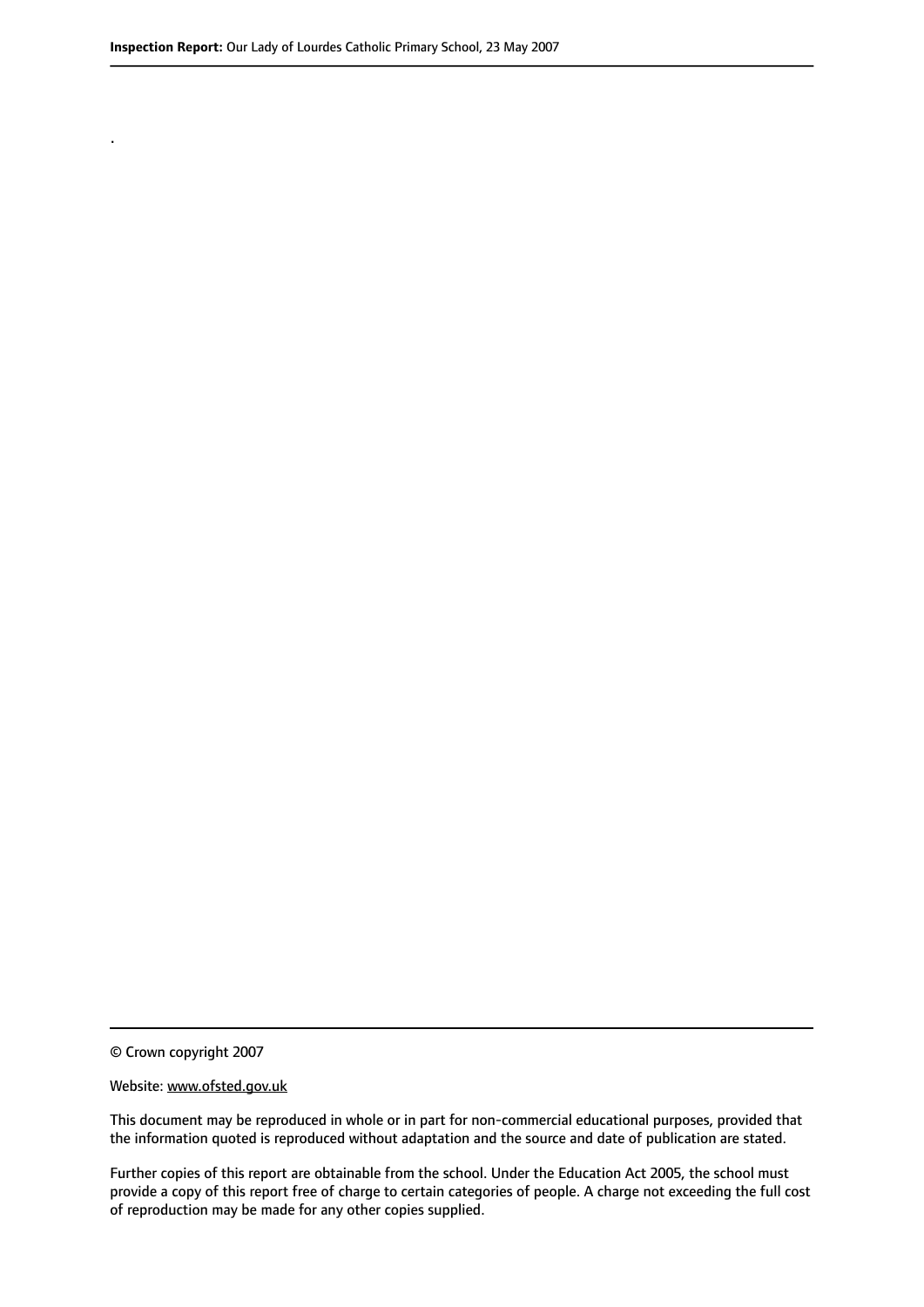# **Introduction**

The inspection was carried out by one Additional Inspector.

#### **Description of the school**

Our Lady of Lourdes Catholic Primary School is an average sized school where the great majority of pupils are from White British backgrounds and almost all are fluent in English. There is an average proportion of pupils with learning difficulties and disabilities. When children start in Reception they generally have the expected level of skills.

In the last two years the school has undergone significant changes to staffing. The headteacher was appointed two years ago and the deputy headteacher in September 2006. A high proportion of teachers have joined the school in the last two years.

#### **Key for inspection grades**

| Grade 1 | Outstanding  |
|---------|--------------|
| Grade 2 | Good         |
| Grade 3 | Satisfactory |
| Grade 4 | Inadequate   |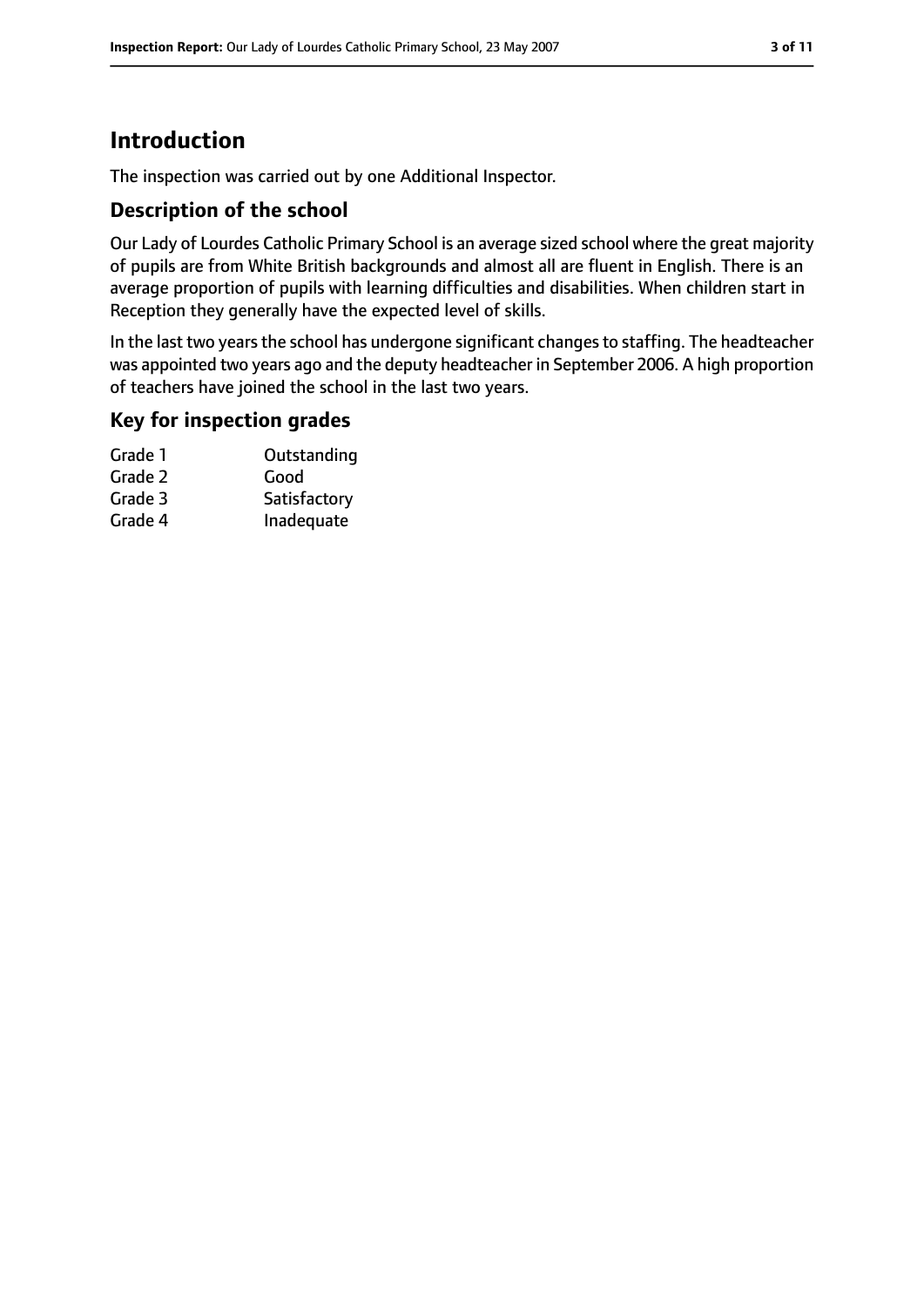# **Overall effectiveness of the school**

#### **Grade: 3**

The overall effectiveness of the school is satisfactory. Parents are positive and supportive of the school; one typical comment being 'We would certainly recommend the school to any parent.'

A recent decline in standards has been successfully addressed and the trend in standards is now upward. Whilst standards are in line with the national average, they are improving. Standards in writing at Year 2 are better than this time last year and standards in mathematics and science in Year 6 are also higher. Levels of achievement are satisfactory but also improving. Good progress is being made in writing in Years 1 and 2 and in aspects of early language and number in Reception, both the result of effective action taken by the school. Standards in science at the end of Year 6 are also improving following a careful review of why standards declined, specific training to address weaknesses and new assessment procedures.

The provision for children in the Reception Year is satisfactory. They generally make satisfactory progress and the majority of children reach expected levels in most areas of learning although very few reach above average levels.

Pupils' personal development and well-being are good. Pupils are positive about school, enjoy their lessons and have a great deal of confidence in the adults in the school. Attendance levels are above average. By the time they leave pupils are well prepared for the next stage of their education with a sound level of academic skills and good personal attributes. They understand how to stay safe and healthy.

Satisfactory teaching and learning result in pupils generally having work at the right level, although there are occasions when they find it a little too easy or too hard. Relationships in classrooms are very constructive and the atmosphere in lessons is conducive to learning. Marking is sound but is not as informative as it could be. It does not always refer to pupils' learning targets so the impact of these is slightly diminished. The satisfactory curriculum meets the needs of most pupils and is significantly enriched through a range of worthwhile and engaging activities that include special days, a themed week, visitors and visits to places of interest.

The school provides a good level of care, support and guidance. Pastoral support is strong with pupils being well known to teachers and other adults. The arrangements for keeping pupils safe are up to date. Pupils know their learning targets and feel that they are helpful to them. Their 'pupil profile' books also maintain a good record of their individual progress and so they have a good idea about how well they are doing although marking could be more helpful.

The reason for the school being on an upward trend is good leadership and management that are putting in place a number of effective and beneficial measures. This action has been taken following an accurate assessment of key strengths and weaknesses based on effective self-evaluation. The pupil assessment procedures are being strengthened and, although there remain gaps in the information, what information is available is used well to track pupils' progress and challenge any signs of potential underperformance. This is already resulting in improved progress and better standards.

## **What the school should do to improve further**

• Improve the marking of pupils' work so that pupils are informed of the next steps in their learning and know how well they are doing in relation to their targets.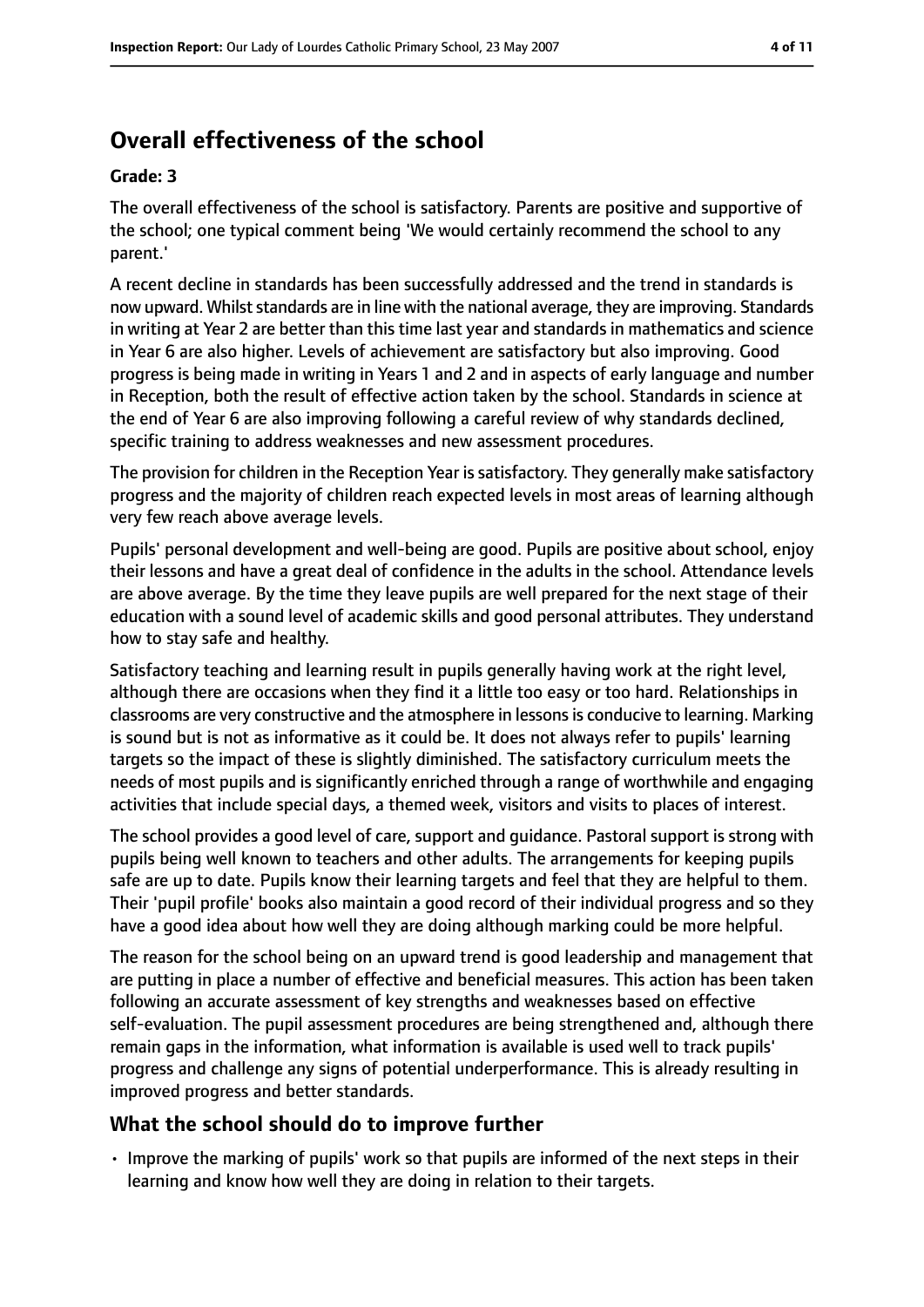• Tighten up the collection and use of assessment data to ensure that the school has a clear view of the progress of all pupils in all year groups. A small proportion of the schools whose overall effectiveness is judged satisfactory but which have areas of underperformance will receive a monitoring visit by an Ofsted inspector before their next section 5 inspection.

## **Achievement and standards**

#### **Grade: 3**

Pupils achieve satisfactorily and attain average standards. There has been a decline in the last two years from above average standards but the school has now arrested that decline. Levels of achievement have improved and standards are starting to rise. Children in the Reception Year are making good progress in aspects of reading and number and are well on track to start Year 1 with above average standards. In other areas of learning, progress is satisfactory and children reach the levels expected for their age. Standards and the rates of progress are improving in writing, particularly in Years 1 and 2, and in mathematics and science at the end of Year 6. It is in the latter two subjects that the decline has been most noticeable. The introduction of more regular and systematic assessments leading to focused teaching is paying dividends in these subjects. Such rigour is not yet established consistently across the school, which is why progress remains satisfactory rather than good.

Pupils with learning difficulties and disabilities benefit from the careful support they receive and achieve in line with their peers.

## **Personal development and well-being**

#### **Grade: 2**

This is a strong feature of the school. Pupils enjoy learning and feel that they are helped to achieve as much as they can. They make a significant impact on the school through their positive attitudes. The work of the school council is taken seriously. Council members were, for example, instrumental in suggesting the recent upgrade to the toilets. The older pupils take good care of the younger ones at break times by becoming 'Friends who take Care' (FTCs).

Pupils' social, moral, spiritual and cultural development is good. Pupils have a strong commitment to helping those less fortunate than themselves. There are regular campaigns to raise funds for charities in both the UK and overseas. The school has regular and sustained involvement in helping to fund a development programme in Laos. There are also good links with the parish that both help to sustain pupils' spiritual development and successfully promote the sense of community through involvement in church activities. Pupils are well behaved and polite.

# **Quality of provision**

## **Teaching and learning**

#### **Grade: 3**

Lessons are planned to meet the range of ability in each class and this ensures pupils make steady and occasionally good progress. The improved use of assessment information is helping teachers to focus their teaching on particular aspects of subjects and this is leading to improved standards. For example, in science lessons, there has been a renewed emphasis on pupils doing more investigations and this is resulting in improved standards, particularly in this aspect of the subject. Similar work is taking place in writing, so that teaching is sharply focused on aspects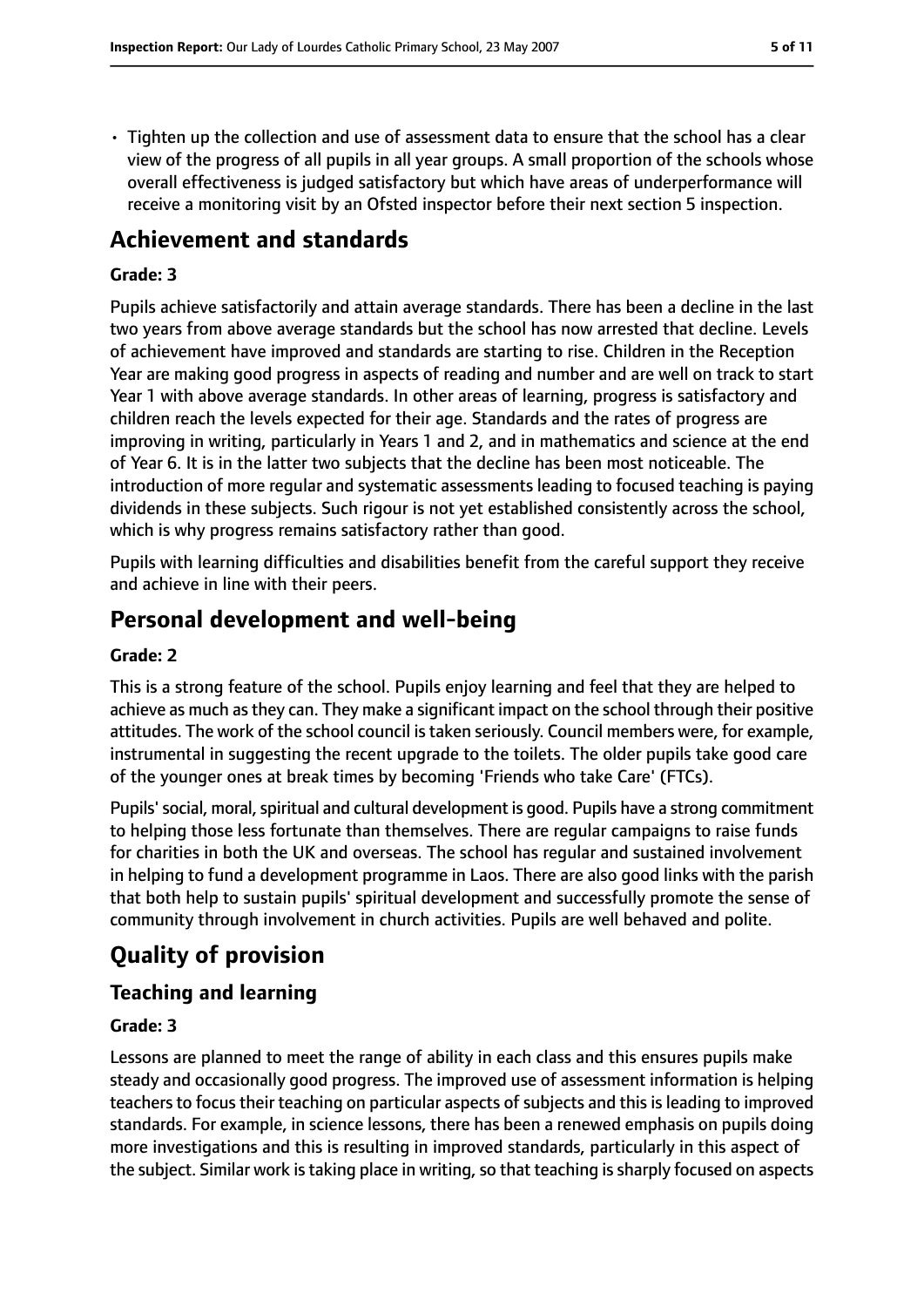of written work that assessments have shown need attention; this is particularly evident in Years 1 and 2.

A key characteristic of the teaching is the very constructive and harmonious relationships that exist throughout the school. This was amply demonstrated during the inspection when each class was made up of a range of pupils in different year groups as part of a celebration of Spanish speaking countries. Pupils worked collaboratively and enjoyed the opportunity to be taught by different teachers.

Marking is sound but not as helpful as it could be because it does not consistently inform pupils about what they need to do to improve their work. The references to pupils' learning targets are not always evident and this diminishes the potential benefit of the targets.

## **Curriculum and other activities**

#### **Grade: 3**

The curriculum meets the needs of pupils and is significantly enriched through a wide range of activities that supplement and complement lessons.

The school is currently adapting aspects of the curriculum to make more links between subjects and this is proving beneficial. For example, this is giving pupils more opportunities to practise and refine their writing skills in lessons other than English. This process is more advanced in Years 1 and 2 than in Years 3 to 6 although the same improvements are in the process of being implemented.

The enrichment programme makes a significant contribution to pupils' development. It offers them a good range of sporting activities, the themed events introduce pupils to new cultures and experiences, and the visits and visitors add a further dimension to what is offered. For example the regular involvement of a locally based drama group offers pupils sustained opportunities for drama.

## **Care, guidance and support**

#### **Grade: 2**

The good level of care, support and guidance incorporates both the pastoral care of pupils and academic support and guidance. Pupils are well known to adults and there is a high level of care provided. Consequently pupils feel safe and able to talk about any concerns with adults and friends. The statutory procedures for ensuring pupils' safety are up to date.

Pupils get good academic guidance despite slight weaknesses in aspects of marking. Clear learning targets are regularly set and parents and pupils are fully aware of these through the 'pupil profile' books. Pupils themselves think that their targets are helpful; as one commented, 'They help us to learn.'

## **Leadership and management**

#### **Grade: 2**

The recent changes to the senior team have strengthened the leadership and management. The senior managers know the school's strengths and weaknesses and they have a clear idea of what needs to be done. They have instituted a number of important improvements that are already 'bearing fruit'. This is evidence of the school's good capacity to improve. The implementation of regular and accurate assessments and the careful use of the information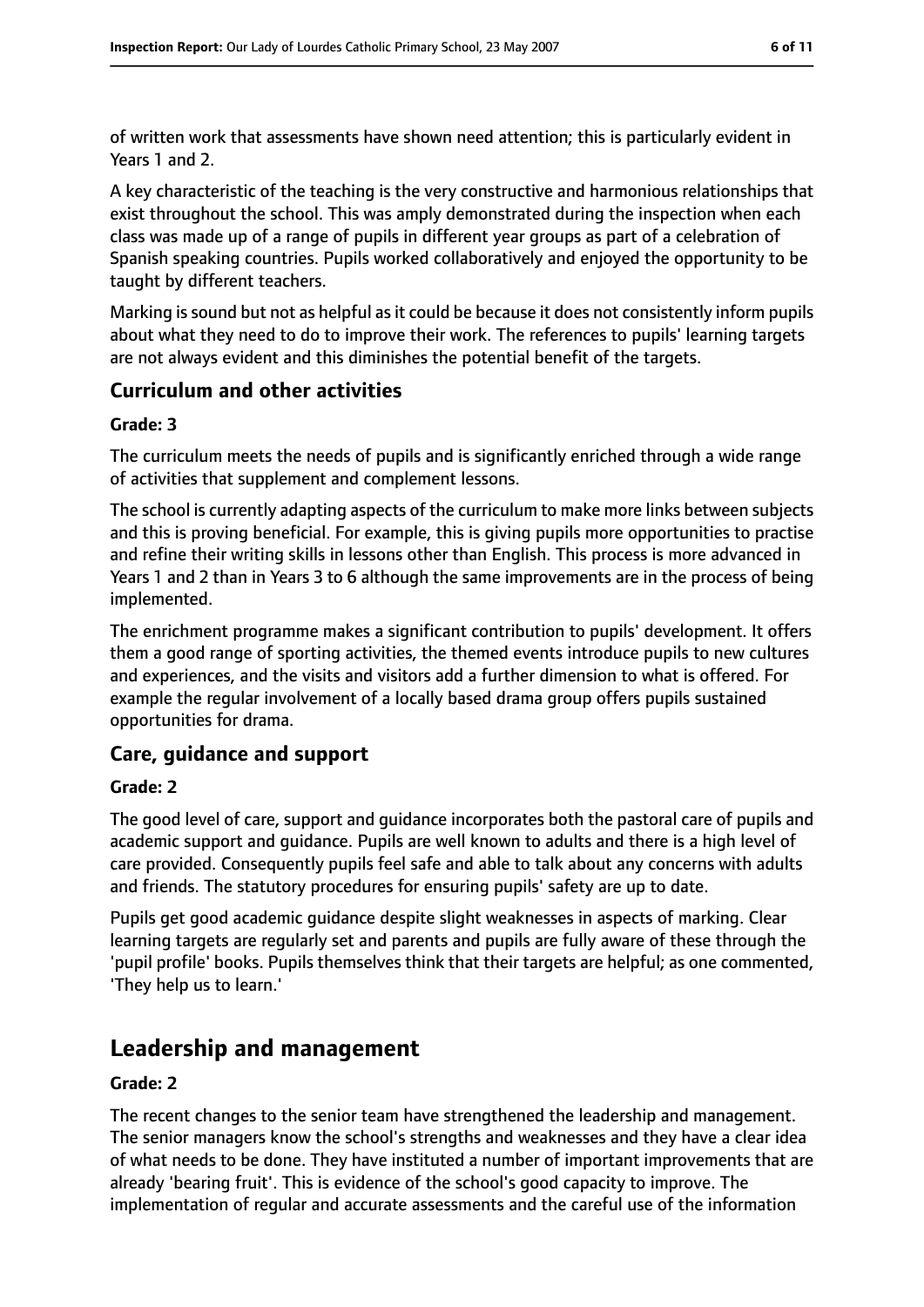gained are already leading to focused teaching, better rates of progress and higher standards. The team knows that there remain some gaps in the information about pupils' progress but share a determination to make sure that the successes gained in, for example, improving writing and science, are spread to all aspects of the school's work. The senior leaders have done a good job in forging a good team approach evident throughout the school.

These improvements in provision and outcomes are coinciding with a considerable amount of necessary upgrading to the fabric of the building. Governors are experienced and encompass a range of expertise that the school utilises in a sensible and beneficial manner. They are fully aware of the school's current performance and play a full part in the programme of improvement.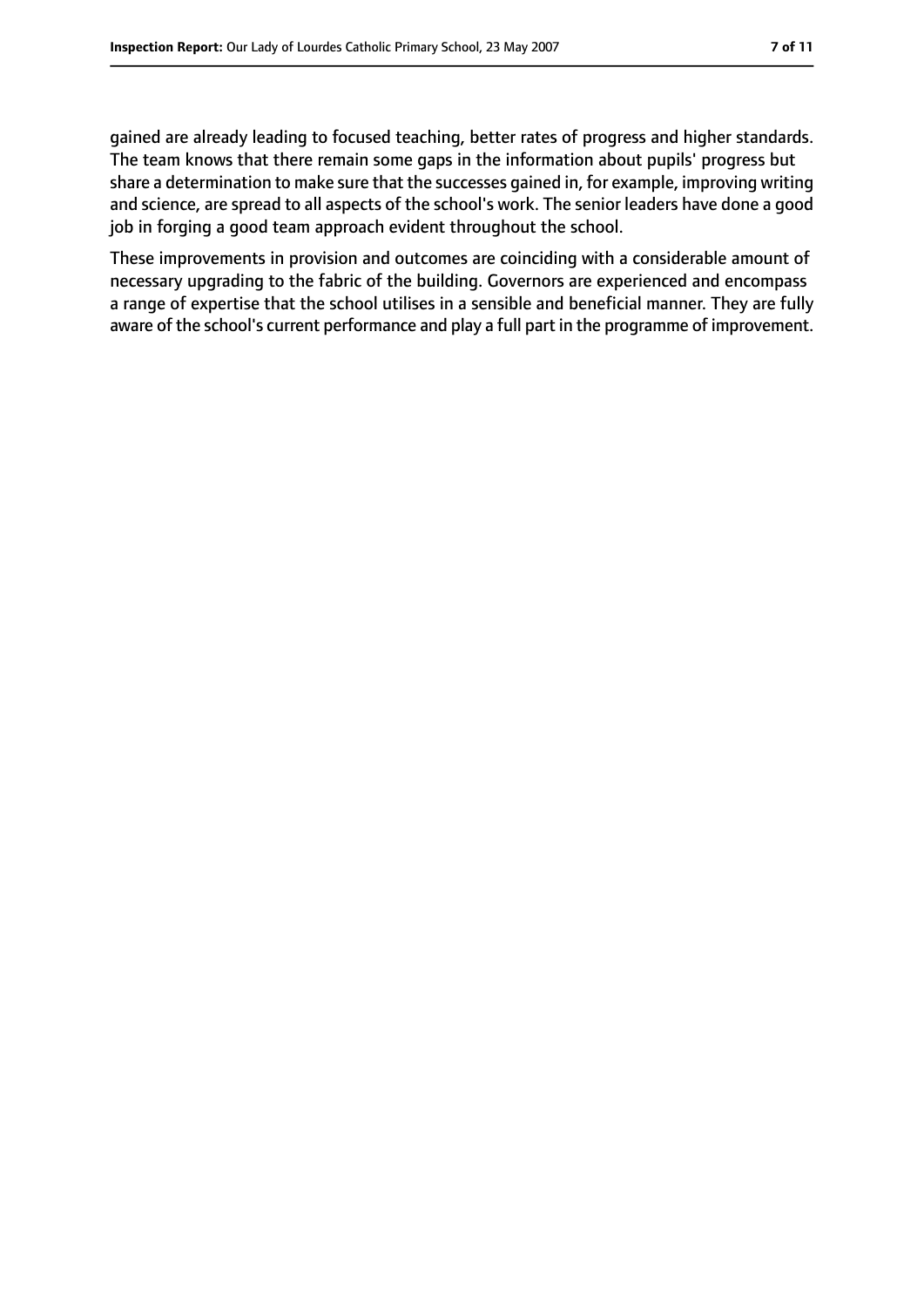**Any complaints about the inspection or the report should be made following the procedures set out in the guidance 'Complaints about school inspection', which is available from Ofsted's website: www.ofsted.gov.uk.**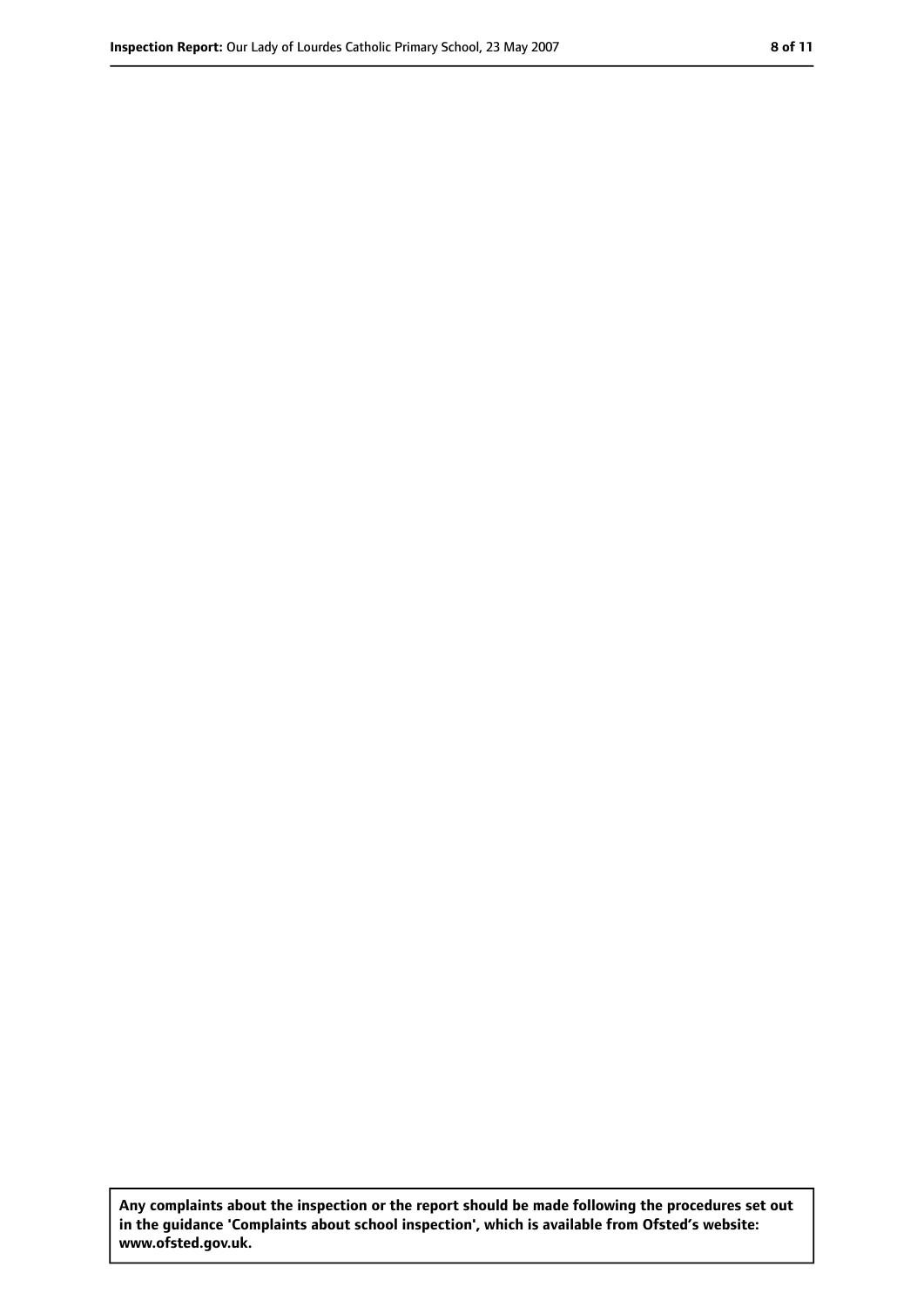#### **Annex A**

# **Inspection judgements**

| Key to judgements: grade 1 is outstanding, grade 2 good, grade 3 satisfactory, and grade 4 | School         |
|--------------------------------------------------------------------------------------------|----------------|
| inadequate                                                                                 | <b>Overall</b> |

## **Overall effectiveness**

| How effective, efficient and inclusive is the provision of education, integrated<br>care and any extended services in meeting the needs of learners? |     |
|------------------------------------------------------------------------------------------------------------------------------------------------------|-----|
| How well does the school work in partnership with others to promote learners'<br>well-being?                                                         |     |
| The quality and standards in the Foundation Stage                                                                                                    |     |
| The effectiveness of the school's self-evaluation                                                                                                    |     |
| The capacity to make any necessary improvements                                                                                                      |     |
| Effective steps have been taken to promote improvement since the last<br>inspection                                                                  | Yes |

#### **Achievement and standards**

| How well do learners achieve?                                                                               |  |
|-------------------------------------------------------------------------------------------------------------|--|
| The standards <sup>1</sup> reached by learners                                                              |  |
| How well learners make progress, taking account of any significant variations between<br>groups of learners |  |
| How well learners with learning difficulties and disabilities make progress                                 |  |

#### **Personal development and well-being**

| How good is the overall personal development and well-being of the<br>learners?                                  |  |
|------------------------------------------------------------------------------------------------------------------|--|
| The extent of learners' spiritual, moral, social and cultural development                                        |  |
| The behaviour of learners                                                                                        |  |
| The attendance of learners                                                                                       |  |
| How well learners enjoy their education                                                                          |  |
| The extent to which learners adopt safe practices                                                                |  |
| The extent to which learners adopt healthy lifestyles                                                            |  |
| The extent to which learners make a positive contribution to the community                                       |  |
| How well learners develop workplace and other skills that will contribute to<br>their future economic well-being |  |

#### **The quality of provision**

| How effective are teaching and learning in meeting the full range of the<br>learners' needs?          |  |
|-------------------------------------------------------------------------------------------------------|--|
| How well do the curriculum and other activities meet the range of needs<br>and interests of learners? |  |
| How well are learners cared for, quided and supported?                                                |  |

 $^1$  Grade 1 - Exceptionally and consistently high; Grade 2 - Generally above average with none significantly below average; Grade 3 - Broadly average to below average; Grade 4 - Exceptionally low.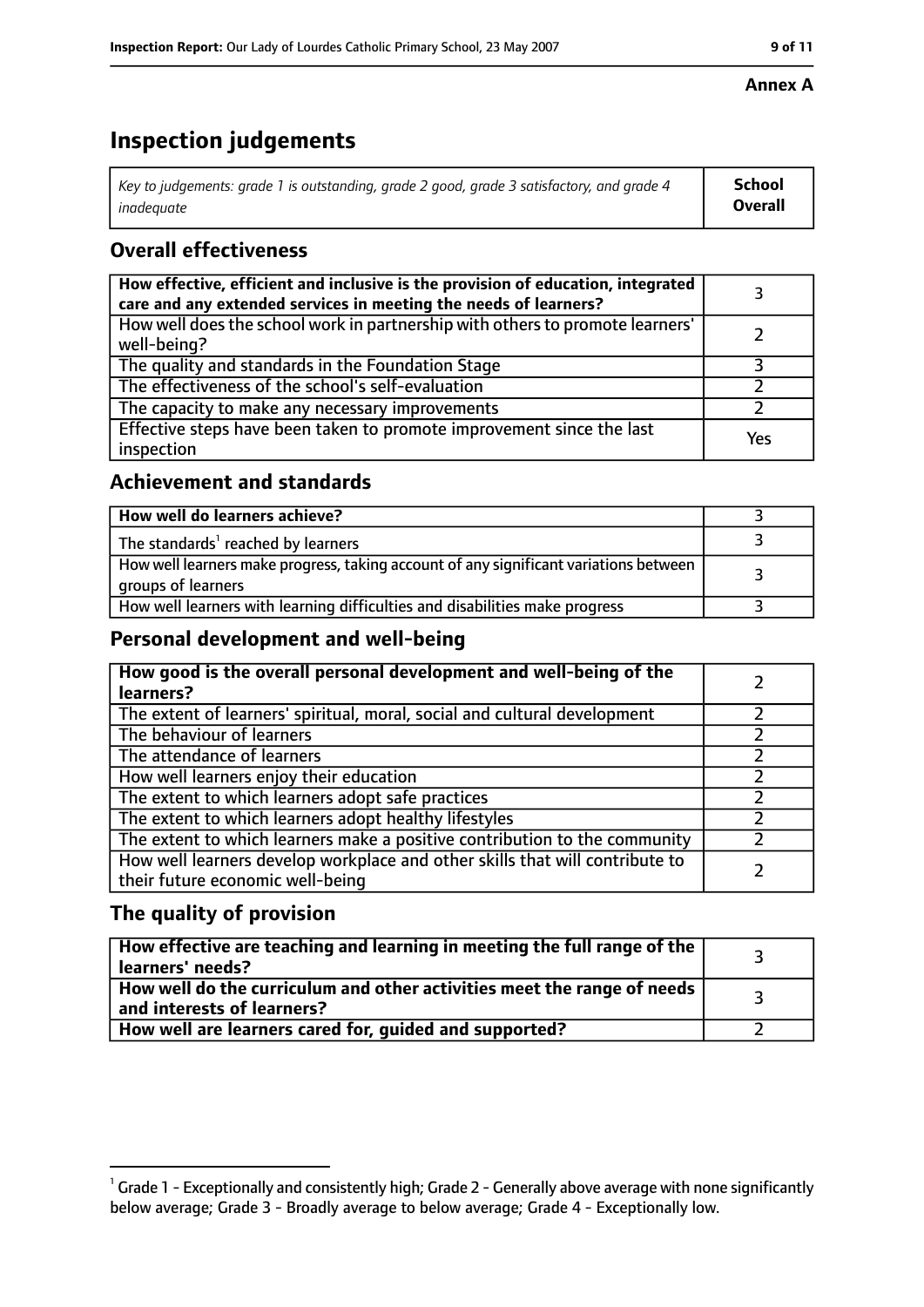#### **Annex A**

# **Leadership and management**

| How effective are leadership and management in raising achievement<br>and supporting all learners?                                              |     |
|-------------------------------------------------------------------------------------------------------------------------------------------------|-----|
| How effectively leaders and managers at all levels set clear direction leading<br>to improvement and promote high quality of care and education |     |
| How effectively performance is monitored, evaluated and improved to meet<br>challenging targets                                                 |     |
| How well equality of opportunity is promoted and discrimination tackled so<br>that all learners achieve as well as they can                     |     |
| How effectively and efficiently resources, including staff, are deployed to<br>achieve value for money                                          | 2   |
| The extent to which governors and other supervisory boards discharge their<br>responsibilities                                                  | 2   |
| Do procedures for safequarding learners meet current government<br>requirements?                                                                | Yes |
| Does this school require special measures?                                                                                                      | No  |
| Does this school require a notice to improve?                                                                                                   | No  |